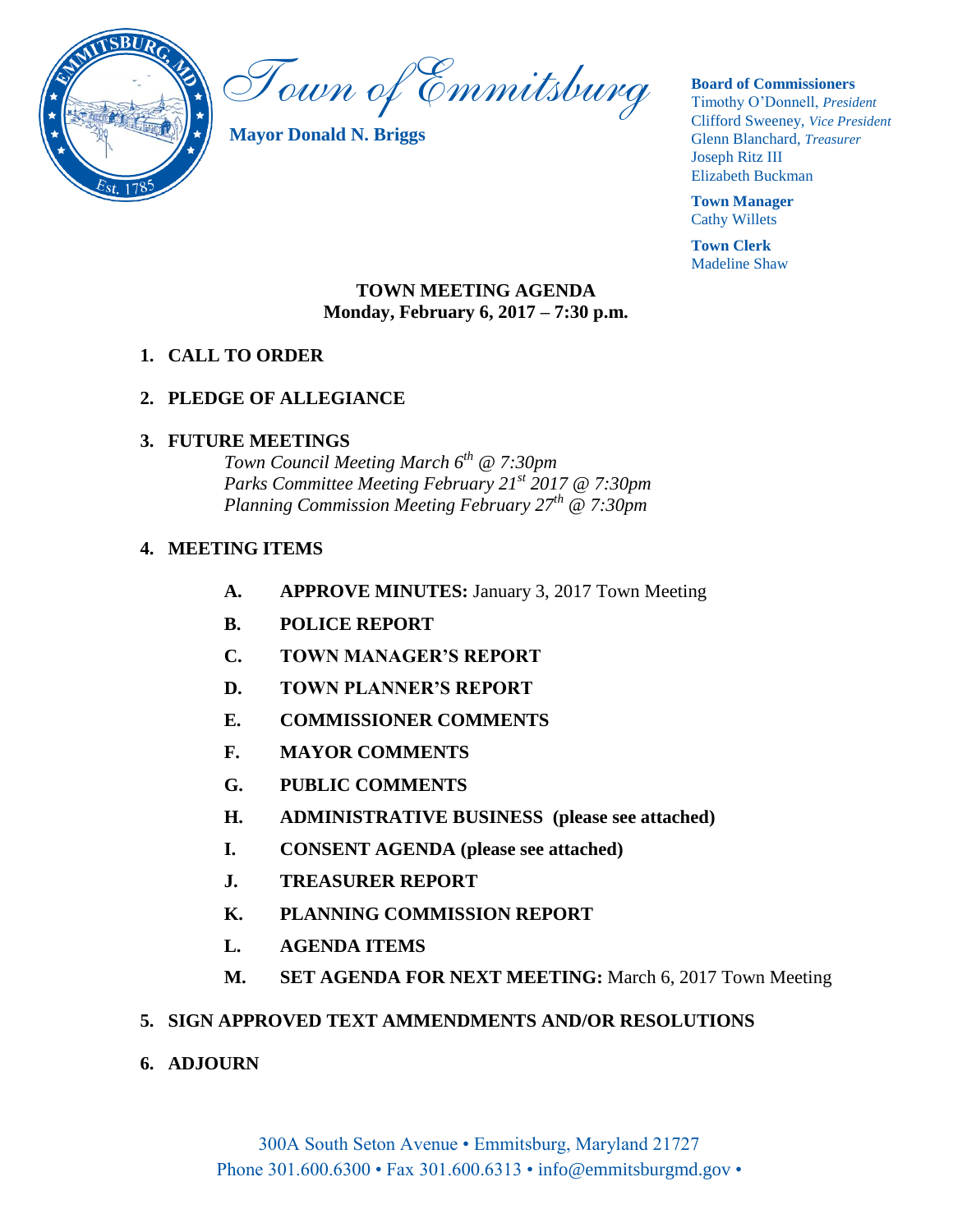### **A. APPROVE MINUTES:** January 3, 2017

#### **MINUTES TOWN MEETING January 3, 2017 Emmitsburg Town Office**

**Present:** Mayor Donald Briggs; Commissioners: Glenn Blanchard, Elizabeth Buckman, and Tim O'Donnell, President.

**Staff Present:** Sue Cipperly, Town Planner; Dan Fissel, Water/Sewer Superintendent; and Amy Naill, Recording Secretary.

**Absent:** Ms. Willets, Town Manager with prior notice. Commissioner Joseph Ritz III with prior notice. Commissioner Sweeney arrived at 7:46 PM with prior notice.

\_\_\_\_\_\_\_\_\_\_\_\_\_\_\_\_\_\_\_\_\_\_\_\_\_\_\_\_\_\_\_\_\_\_\_\_\_\_\_\_\_\_\_\_\_\_\_\_\_\_\_\_\_\_\_\_\_\_\_\_\_\_\_\_\_\_\_\_\_\_\_\_\_\_\_\_\_\_\_\_\_\_\_\_\_

#### **I. Call to Order**

Commissioner Tim O'Donnell, President of the Board of Commissioners, called the January 3, 2017 Town Meeting to order at 7:30 p.m. Pledge of Allegiance was recited.

Commissioner O'Donnell: Mentioned upcoming Town Council Meeting February 6, 2017.

**Approval of Minutes:** The minutes of the December 6, 2016 Town Meeting were approved as presented. Motion by Commissioner Buckman, Second by Glenn Blanchard

**Police Report:** Deputy Mostoller presented the police report from December (exhibit attached).

**Town Manager's Report:** Presented by Mayor Briggs. Mayor Briggs stressed the continuing need for voluntary water restrictions. He mentioned a new water meter that was installed at the Community Pool.

Commissioner O'Donnell: Asked for an update from Town staff concerning the pool renovations. He also asked for the Town to convey their gratitude to the USDA for the loan opportunity and the follow-up related to the pipe valve issue. He would also like to hear about the Bike Feasibility Grant at a future meeting.

**Town Planner's Report:** For November 2016 presented by Sue Cipperly. She has been working with SHA concerning the square revitalization project.

She discussed the status of the Bikeways Grant. She stated that during January an RFP needs to be developed. She said that the RFP needs to be approved by MDOT before it is sent out.

Commissioner O'Donnell: Asked if the Town approaches property owners concerning the façade grant or they approach us.

Ms. Cipperly: Stated she normally puts out a notice advising the Town is accepting applications for the program. She said the town has not been in the practice of soliciting particular properties.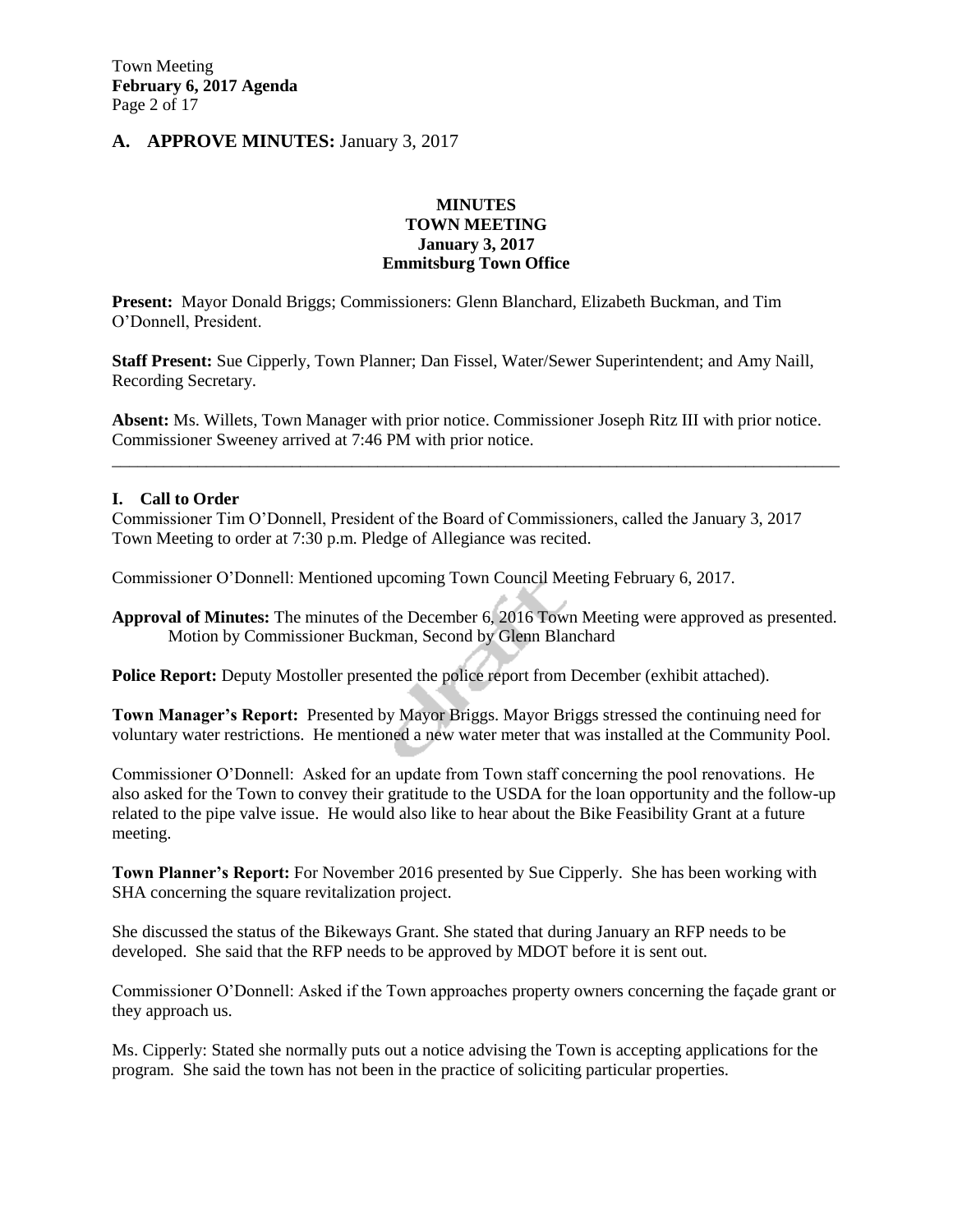Town Meeting **February 6, 2017 Agenda**  Page 3 of 17

#### **Commissioner Comments:**

Commissioner O'Donnell: He thanked the Town Staff for painting the fire hydrants. He mentioned a resident having concerns related to the brightness of the lights in Brookfield.

Commissioner Sweeney: Mentioned February is "Make a difference Month" for the Emmitsburg Lions Club. They would like to set up collection boxes for hats, coats, scarves and gloves. They would be distributed at the Emmitsburg Elementary School at the end of February. He would like to have a collection box on the second floor near the library.

Ms. Cipperly: Said Frederick County would need to be asked and she would check into it.

#### **Mayor's Comments:**

He mentioned Jim Click and thanked him for his volunteer work with the Vigilant Hose Company. He mentioned a fire on East Main Street, just before Christmas. He said the family was displaced from their home, but the churches in the area were able to donate \$1,000.00 to get the family on their feet.

He would like to have a meeting in the early spring with SHA concerning the square project.

He mentioned it was the first day for the newly hired Town Clerk, Madeline Shaw. He mentioned her husband is employed at FEMA. Also that she is close to getting her degree at the University of Maryland.

#### **Administrative Business:**

Mayor Briggs mentioned that Gary Casteel would like to do a statue of John Armstrong, the maker of the Kentucky long rifle. He would like to have a display of the long rifles somewhere in the area. He said they were trying to find a location and the Route 15 Visitor Center was chosen. That will take place this spring. Mr. Casteel will also have an operating sculpture studio located there.

The Mayor mentioned that Mr. Casteel would like to do a Civil War Memorial in this area. He and the landowner have agreed in a letter of intent to locate it on the east side of Town on a 200 acre property. The Mayor feels that it could potentially launch commercial development on that side of Town. Mr. Casteel feels it could bring a million visitors to the Emmitsburg Area.

Ms. Cipperly: Said she spoke to Mr. Casteel and he has a draft agreement with the landowner but it still needs negotiated. Ms. Cipperly is going to contact the landowner with a letter detailing the steps that would be involved in the project.

Commissioner O'Donnell: Asked Ms. Cipperly if an email could be sent to the Commissioners with an overview of the project.

Ms. Cipperly: Said she would do that.

Commissioner O'Donnell: Would like to follow-up with Ms. Cipperly concerning the cycling groups that have previously used the pavilions.

#### **Consent Agenda** – no items

**Treasurer's Report:** Presented by Commissioner Blanchard. He reported the December 2016 cash activity. (Exhibit attached).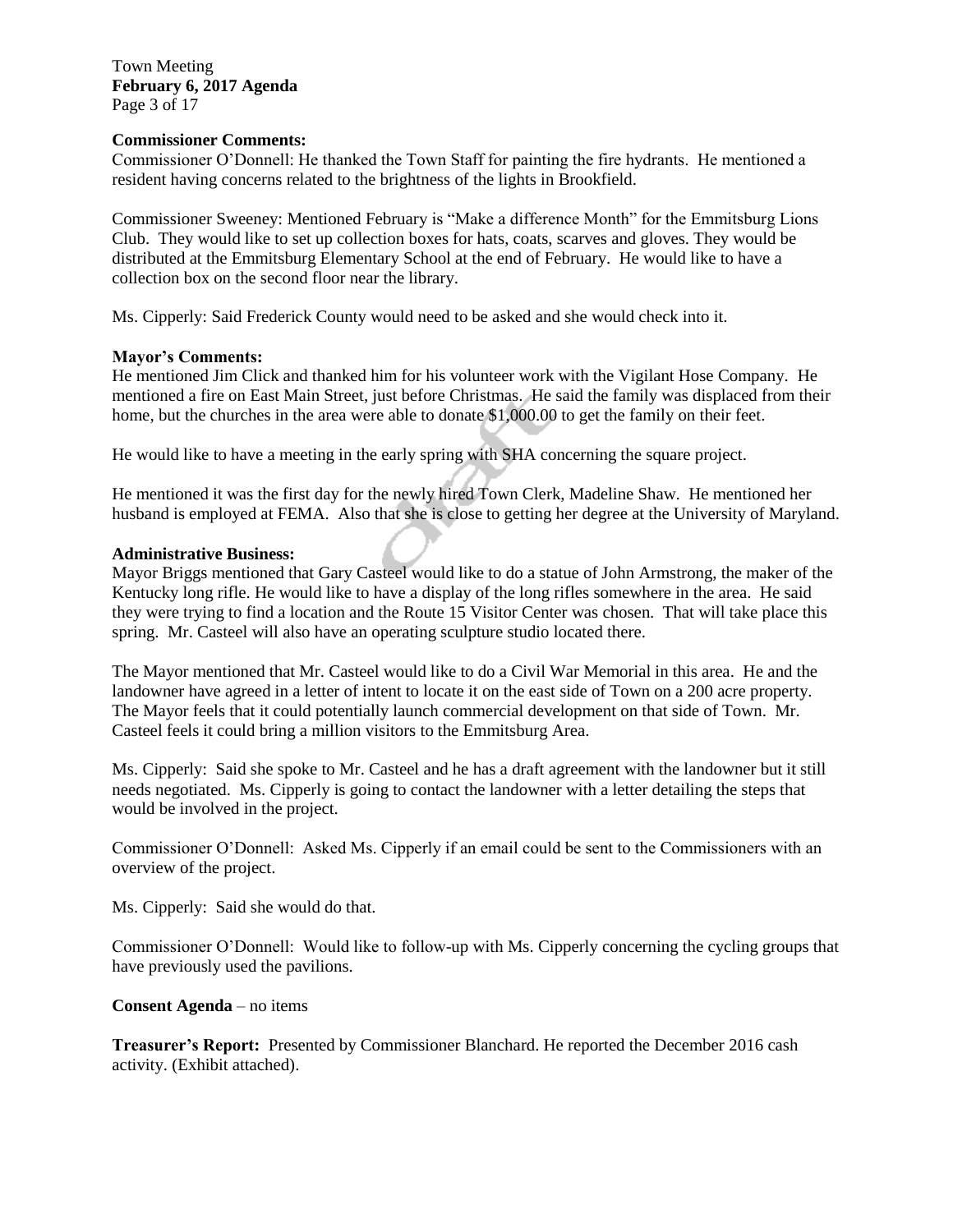#### **II. Agenda Items**

### **New technology for Rainbow Lake and water plant – Presentation by Staff and Kershner Environmental Technologies.**

The power point presentation was made by Bill Kramer, District Sales Engineer for Kershner Environmental Services, LLC. Mr. Kershner presented a proposal from LG Sonic concerning an ultrasonic algae control system. He went on to explain this is technology to destroy algae with ultrasonic soundwaves. He said this is a very effective way to destroy algae in the water supply.

He explained that the E-line system or Chameleon system with two transmitters would be appropriate for the Town. The controls would be on the shore of the lake and the transmitters are located on the lake. The company would do a twelve month study before the algae gets blooming.

The cost would be \$2,900.00 per month. This amount could vary if solar is used. The Town of Emmitsburg would own the units. The cost of web monitoring and maintenance is \$1,250.00 a year. The company would set up criteria for success before the Town agreed to spend a dime. If the system does not meet the targets we would refund the Town \$15,000.00.

The Cameleon system does not have an on board data system. We could do the buoy system if needed, one unit would suffice. The buoy would probably be about \$5,000.00 a month.

Commissioner Sweeney: Would this eliminate a clarifier?

Mr. Fissel: No. this would likely reduce the size of the clarifier because you would not have the algae to remove. We are hoping this system would reduce algae treatments that we perform, filter runs, and overtime. It should be of great benefit.

Commissioner O'Donnell: You are endorsing this product based on the dollar price?

Mr. Fissel: Correct.

Commissioner Sweeney: How quickly can this be installed?

Mr. Kramer: This should be installed by the springtime ahead of the algae bloom.

Commissioner O'Donnell: Would you have a hard wire or solar preference?

Mr. Fissel: Solar is preferred. There is a high power line running by the lake. This would add about \$10,000.00 to the cost of the project.

Commissioner O'Donnell: Asked about the buoy system vs. the E-Line system, any recommendation?

Mr. Fissel: We were talking about the buoys, but if the E-Line will handle the job that would be fine.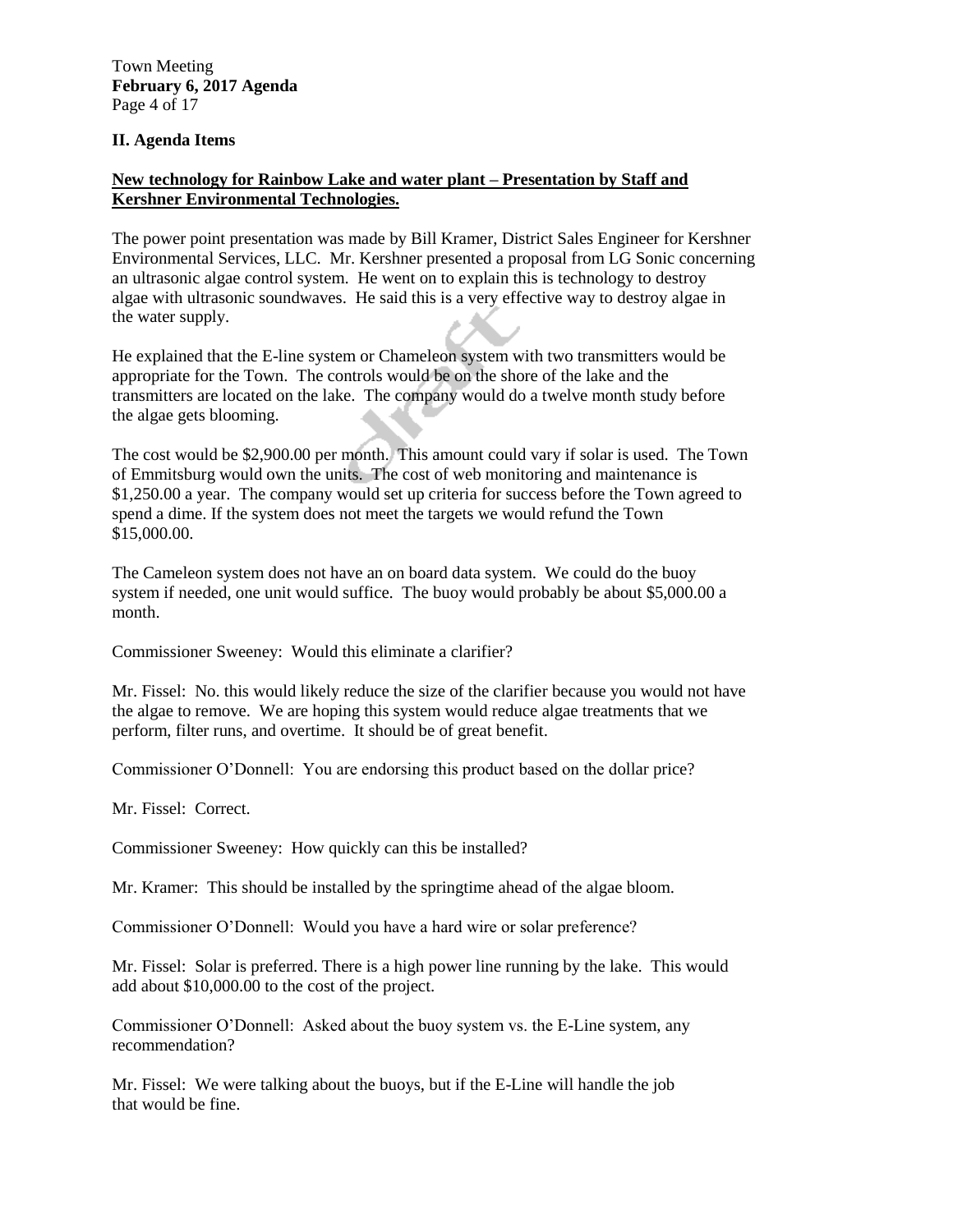#### Town Meeting **February 6, 2017 Agenda**  Page 5 of 17

Commissioner O'Donnell: Asked Town Staff to contact American Water to get their feedback on the system.

Mayor Briggs: Staff has already been instructed to do that.

Mr. Fissel: Efforts have been made to get in contact with them for a few weeks.

Commissioner O'Donnell: Is there a lease option available or does it have to be purchased?

Mr. Kramer: We can work something out.

Commissioner O'Donnell: I think everyone is in agreement and the board would support you in pursuit of this but I think we need something in writing concerning the savings to the Town. I would also like to get some positive feedback from American Water.

I think the board would give this consideration in February.

### **Amendment to Section 8.04 Abandoned Property for discussion and possible consideration – Withdrawn by Mayor and Staff.**

**Life insurance for the elected officials of the Town- Hand out given at meeting** This item was tabled for the February 6, 2017 meeting.

### **Set Agenda Items for February 6, 2017 Town Meeting**

- 1.Audit Presentation and budget overview.
- 2. New Technology for Rainbow Lake and water plant related to LG-Sonic.
- 3. Life Insurance for Elected Officials of the Town.

### **IV. SIGN APPROVED TEXT AMENDMENTS AND/OR RESOLUTION**

**Adjournment**: With no further business, the January 3, 2017 Town Meeting was adjourned at 9:15 p.m.

Respectfully submitted,

Amy Naill, Recording Secretary

Approved: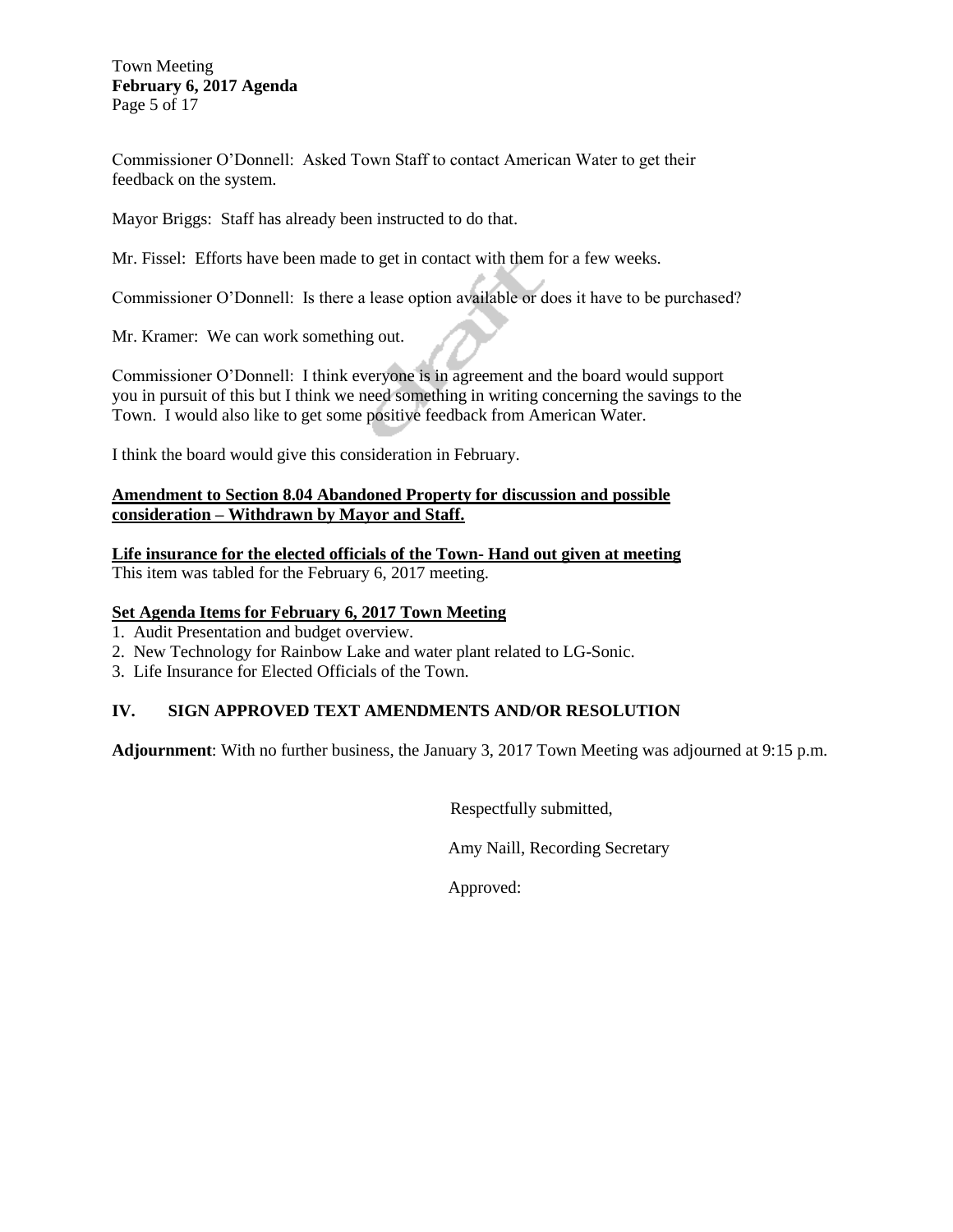Town Meeting **February 6, 2017 Agenda**  Page 6 of 17

**B. POLICE REPORT:** Presentation by deputies at the meeting.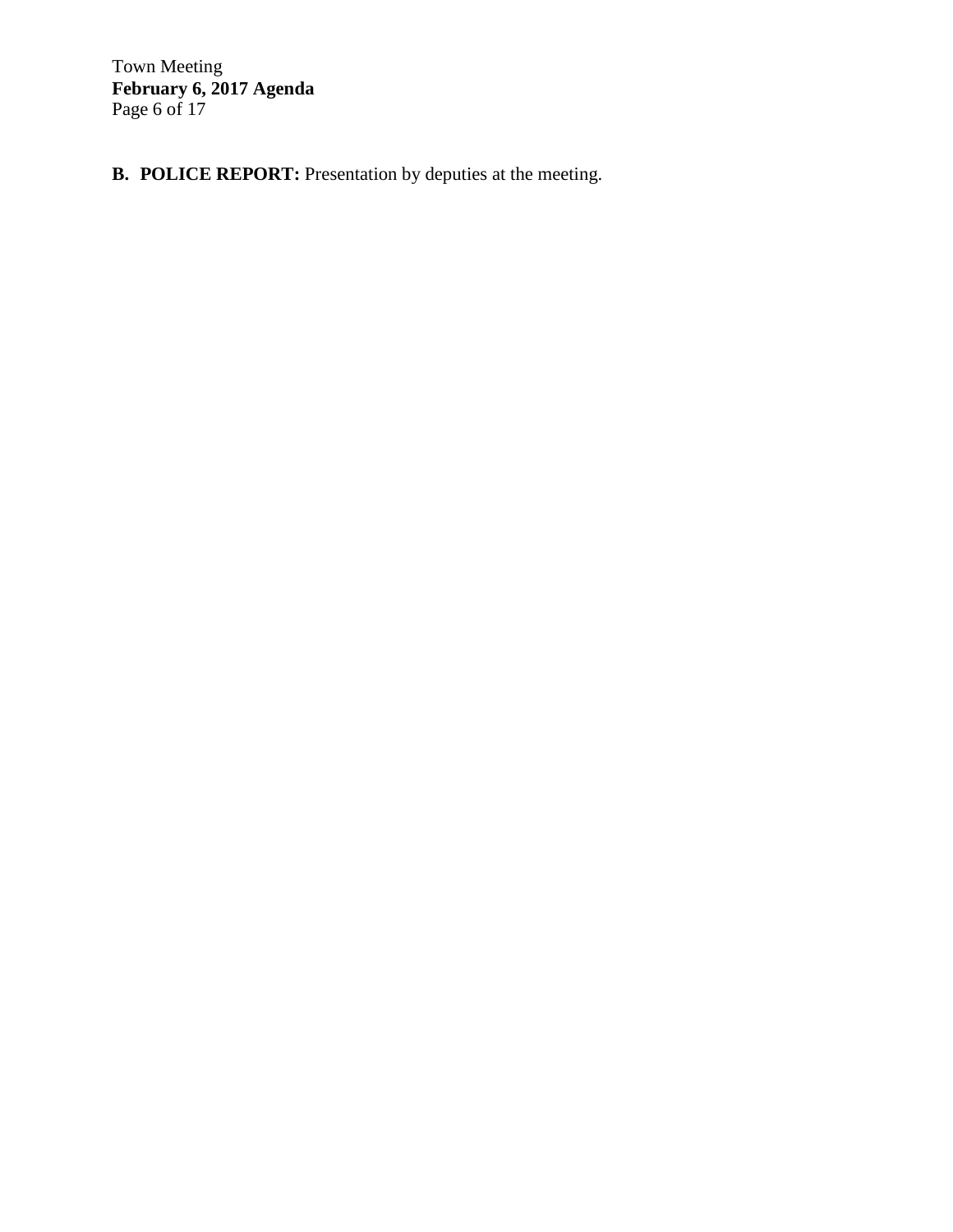## **C. TOWN MANAGER'S REPORT**

### **Town Manager's Report December 2017 Prepared by Cathy Willets**

#### **Streets:**

- Put Christmas decorations up on trees, street lights, etc.
- Schools came & decorated Christmas tree. Square & Community Center.
- Repaired/replaced some street signs & post.
- Contractor blacktopped Stoner Lane.
- Contractor put striping back down on Irishtown Rd.
- Repaired some street lights.
- Romano Construction dug up  $\&$  repaired curb box at 205  $\&$  309 North Seton Ave.
- Cleaned/swept streets for holidays.
- Repaired/replaced some green reflector post along East Lincoln Ave.
- Staff & Contractor plow & salt streets 2 small storms.

#### **Water:**

- Rainbow Lake is now 2.7 feet below the spillway level (normal is 16.6 feet).
- The roughing filters are being backwashed nine times a day and the DE filters are being done three to four times per week.
- Our wells are now on average 42' below their May 2011 levels
- Water production and consumption. We produced an average of 292, 809 GPD. We consumed an average of 260,889 GPD.

The difference is "Backwash Water" ... (17.4%).

We purchased 766,250 gallons of water from MSM this month.

- o 40.2% of this water came from wells.
- o 7.8% of this water came from Mt. St. Mary's.
- o 52.0% of this water came from Rainbow Lake.

#### **Wastewater:**

- We received about 3.0" of precipitation this month (the average is 3.35").
	- o We have a precipitation **DEFICIT** of 4.66" over the last six months. The average precipitation for the period from July 1 through December 31 is 21.66". We have received 17.0" for that period.
- Wastewater Treatment:
	- o We treated an average of 457,000 GPD (consumed 260,889 GPD) which means that 43% of the wastewater treated this month was "wild water".
	- o We had no spills of untreated sewerage in the month of December.
	- o We did exceed the plant's design capacity on two days in the month of December:

12/06/16 957,000gpd 12/18/16 771,000gpd

**Trash:** Trash pickup will remain Mondays for the remainder of the month of February.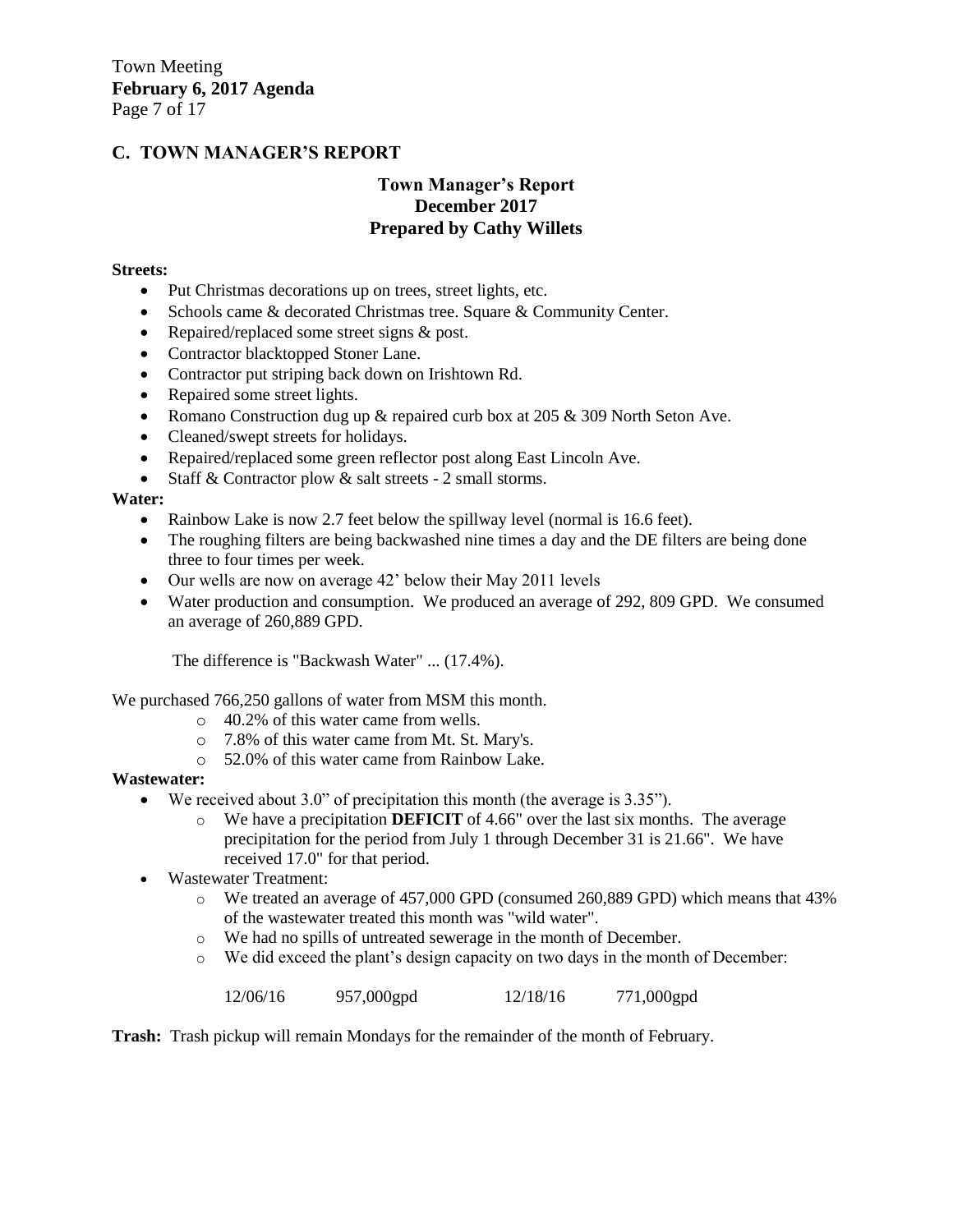Town Meeting **February 6, 2017 Agenda** 

Page 8 of 17

#### **Meetings I Attended:**

- 12/05 Met with Mayor about USDA closing on new WWTP financing
- 12/05 Attended tree lighting in Town
- 12/06 Met with Mayor about agenda
- 12/06 Met with Staff regarding water levels
- 12/06 Attended Town Meeting
- 12/07 Met with Mayor
- 12/07 Attended MML Legislative Dinner
- 12/12 Met with Mayor
- 12/13 Met with Mayor
- 12/15 Met with Staff and LG Sonic about algae control for Rainbow Lake
- 12/16 Met with Mayor and John Clapp
- 12/16 Met with Mayor and MSM basketball representatives
- 12/19 Met with Mayor and HR consultant
- $\bullet$  12/22-01/04 Time off for holiday

### **PARKING ENFORCEMENT REPORT**

**Date:** DECEMBER 2016

- **Overtime Parking:** 51
- **Restricted Parking Zone:** 1
- **24 Hour Consecutive Parking:**
- **Parked in Crosswalk:**
- **Parked on Sidewalk:**
- **Parked Blocking Road:** 1
- **Parked by Fire Hydrant:**
- **Parked on Highway:**
- **Failure to Park between Lines:**
- **Other Violation:**
- **Left Side Parking:**
- **Street Sweeping:**
- Meter Money: \$796.12 of which (\$408.03) was divided between the Emmitsburg Food Bank & Lions Club Fireworks.
- **Parking Permits:**
- **Meter Bag Rental:** \$8.00
- **Parking Ticket Money:** \$ 460.00
- **Funerals:**

**Total: 1,264.12**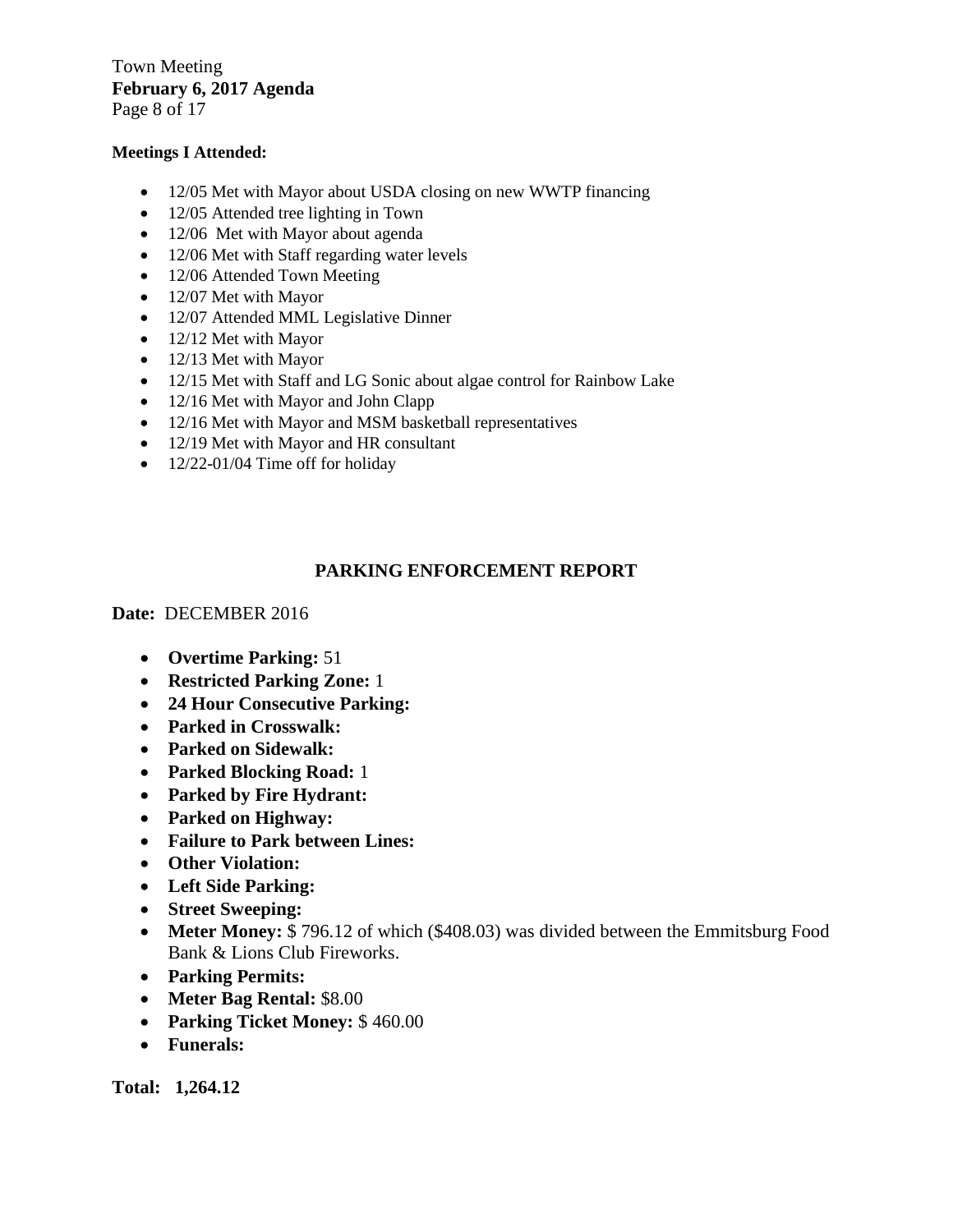# **D. TOWN PLANNER'S REPORT**

### **Town Planner's Report December 2017 Prepared by Sue Cipperly**

1. Attended Town Meeting on December 6, 2016 & attended project/issues meetings with Mayor Briggs and Cathy Willets, Town Manager.

# 2. **Enforcement:**

- Sent reminders re grease trap cleaning reports due Jan 10, 2017.
- Conferred with town attorney regarding enforcement issues, e.g. leaning building.
- Sent letters to property owners where there are abandoned property issues.
- Coordinated with A. Naill on enforcement inspections, letters and tracking.

# 3. **State Highway Administration:**

Flat Run Bridge

- Continued coordination with State Highway representatives, including notification of upcoming shoulder closure/flaggers via Ch.99 and website. Square revitalization project
- $\triangleright$  Coordinated with SHA and town departments re square elements, electrical plans, landscape plans, financial aspects, etc.
- $\triangleright$  Received notice from DHCD that the town received \$75,000 toward town's share of square revitalization costs.
- Provided updates to SHA address list for needed right-of-entry contacts.

Traffic signal concerns: Prepared letter to SHA at the request of the Board, concerning dissatisfaction with how the crossing signal at the square is currently programmed.

## 4. **Community Legacy grants:**

- Processed local project reimbursement requests with DHCD.
- $\triangleright$  Kept track of progress for existing projects.
- $\triangleright$  Provided information to potential grantees.
- Received announcement from DHCD that the town received \$50,000 for the Facade/Restoration program.
- Provided before/after photos of 1-3 E Main to DHCD, SHA, and MDP contacts.
- 5. **MD Heritage Areas Grant:** Continued coordination with Richard Hughes of MD Heritage Areas Authority regarding change of use for existing MHAA grant, to pay for brick paving.
- 6**. Dog Park:** Researched costs of equipment items and prepared draft list of items/costs.

7. **Permits:** processed permits and/or provided information regarding requirements- signs, building, etc.

8. Planning Commission meeting Nov. 28 considered initial site plan for Seton Center location off E. Lincoln Ave. Prepared follow-up memo to George Brenton, DOC, re follow-up elements.

9. Followed up with County permits for accessory installations at the WWTP.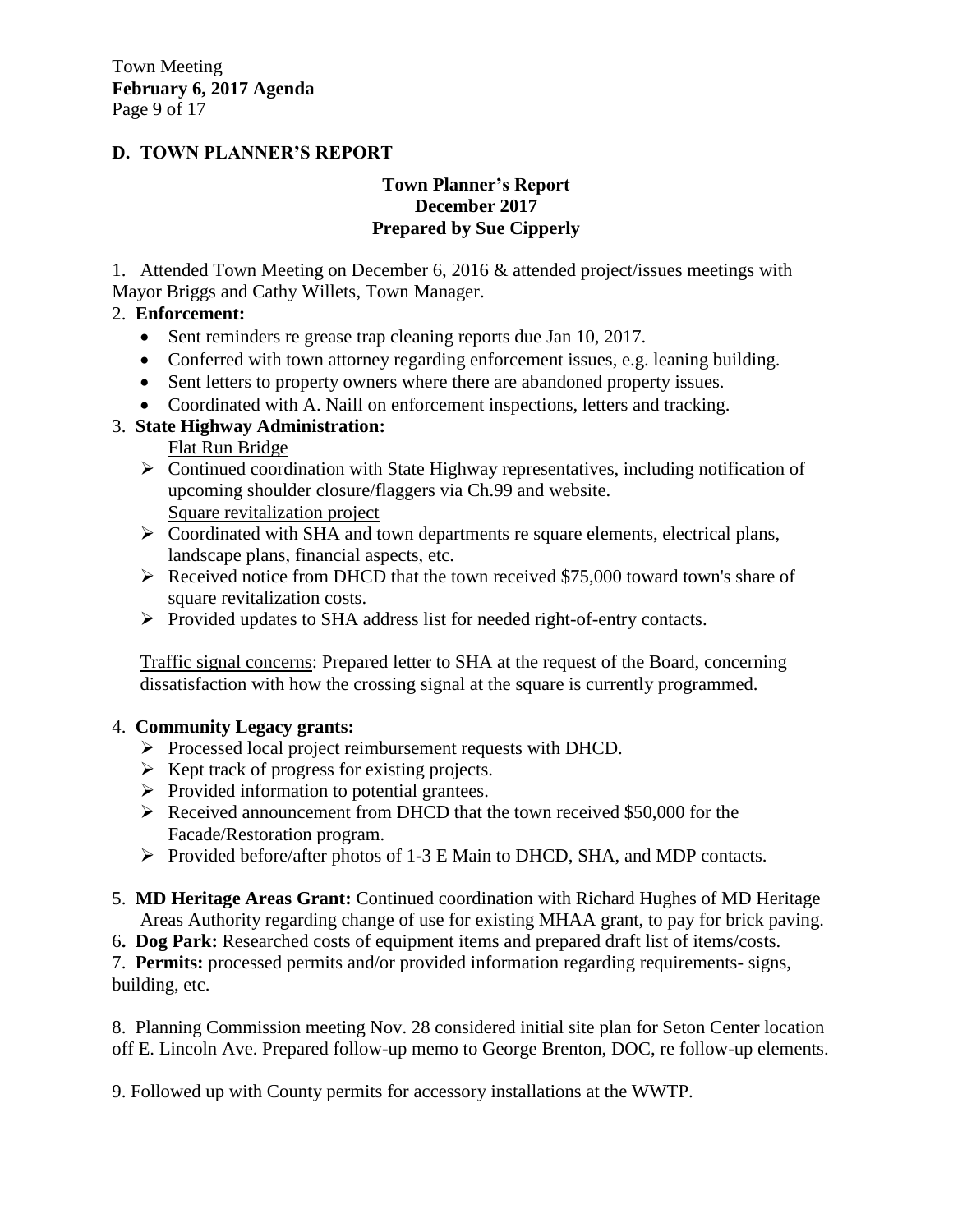Town Meeting **February 6, 2017 Agenda**  Page 10 of 17

# **E. COMMISSIONER COMMENTS**

**F. MAYOR COMMENTS**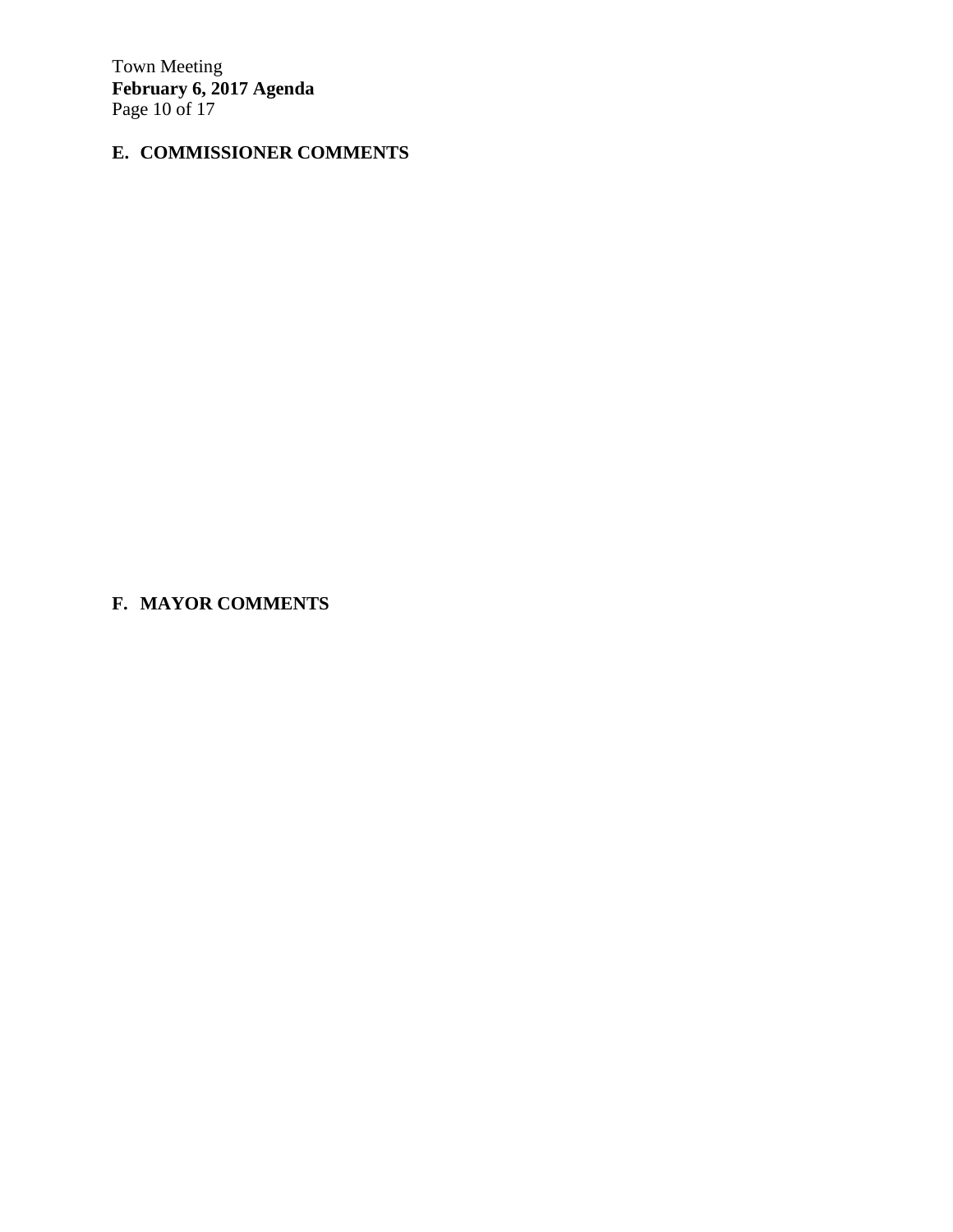Town Meeting **February 6, 2017 Agenda**  Page 11 of 17

# **G. PUBLIC COMMENTS**

# **H. ADMINISTRATIVE BUSINESS**

i. **Update on pool repair and renovation:** Presentation by staff and the contractor, Make N' Waves, at the meeting.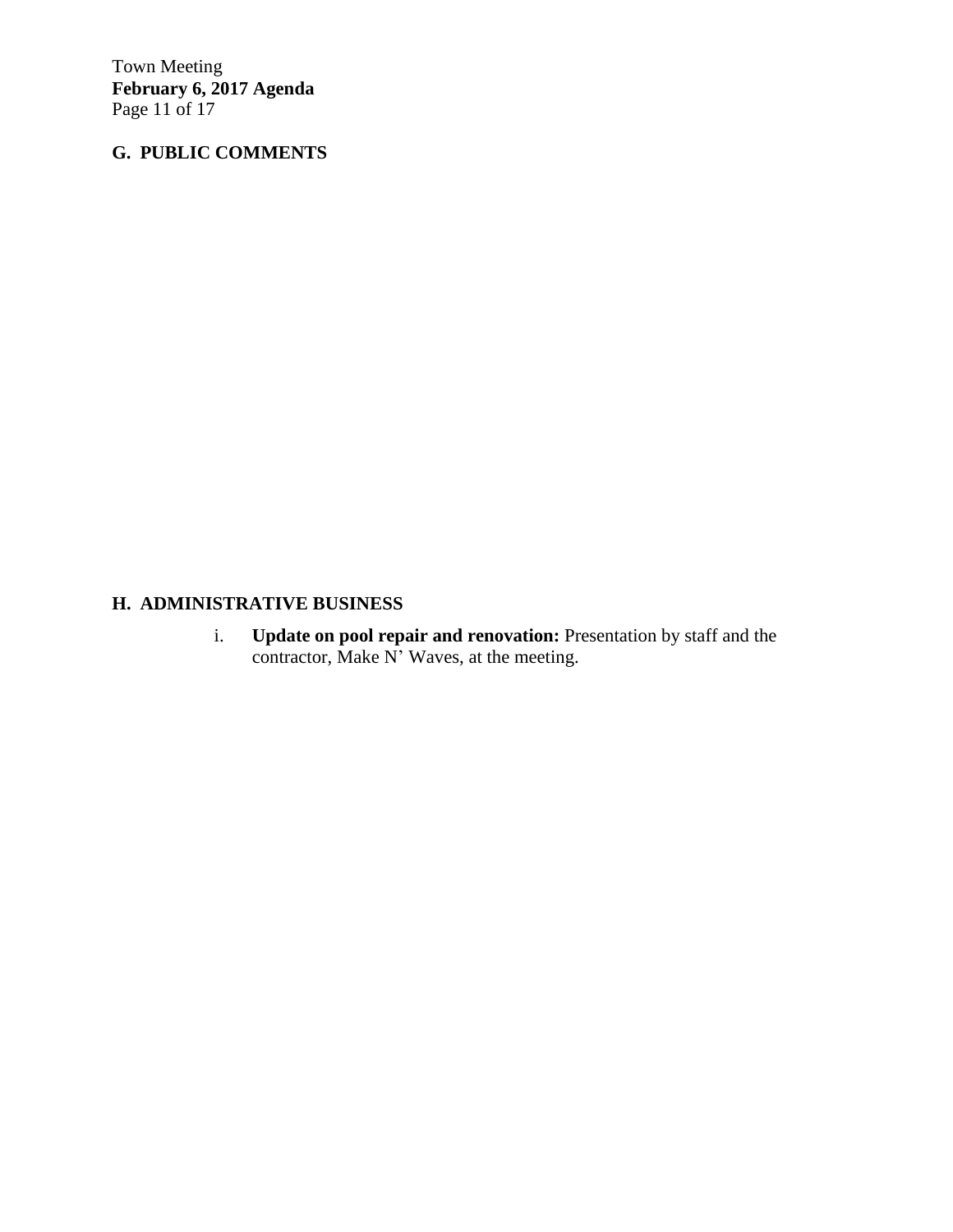# **I. CONSENT AGENDA**

### i. **Planning Commission (5-year term)**

Reappointment of Joyce Rosensteel to the Planning Commission. Term: 1/18/2017 - 1/18/2022

# ii. **Board of Appeals (3-year term)**

Reappointment of Dianne Walbrecker to Board of Appeals. Term: 12/15/2016 - 12/15/2019.

# iii. **Appointment of Ronald Lind to Board of Appeals.**

Term 2/17/2017 - 2/17/2020. *Note:* Mr. Lind will replace Larry Pavek, who has resigned from the Bd. of Appeals after many years of service. Mr. Lind has been the alternate on the Board of Appeals for several years.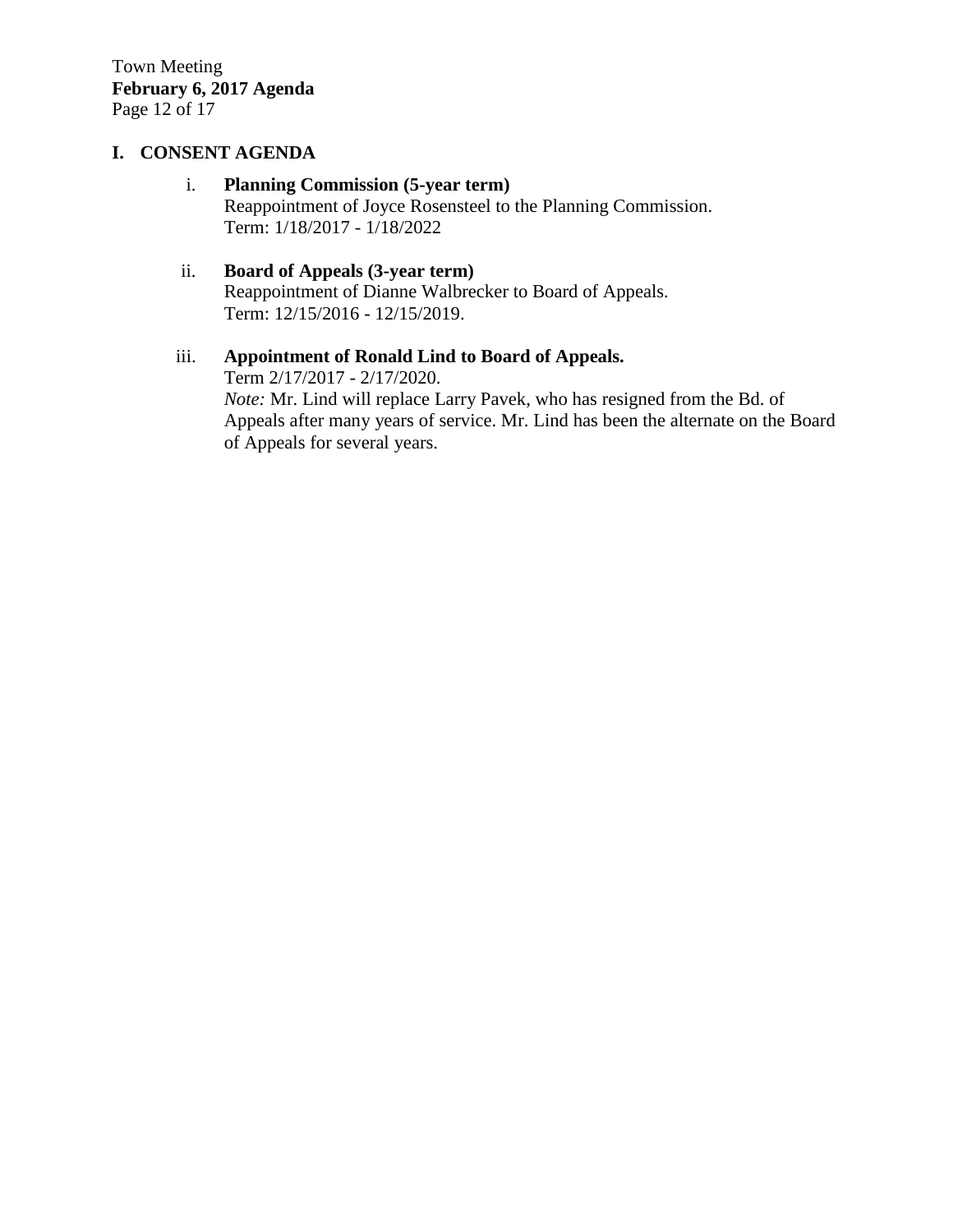### **J. TREASURER REPORT**

#### **TOWN OF EMMITSBURG CASH ACTIVITY as of January 31, 2017**

| \$4,601,423           | Cash Balance January 1, 2017 |  |  |
|-----------------------|------------------------------|--|--|
| 536,505<br>$-331,582$ | Deposits<br>Withdrawals      |  |  |
| \$4,806,346           | Operating Balance Forward    |  |  |

| <b>Check Amount</b> | <b>Vendor Name</b>                              | <b>Description</b>                                    | <b>Check Date</b> | <b>Check Number</b> |
|---------------------|-------------------------------------------------|-------------------------------------------------------|-------------------|---------------------|
| \$184,472           | <b>PNC</b>                                      | Dec 16 PNC Loan<br>Payoff                             | 12.22.16          | wire                |
| 136,385             | M&T Bank                                        | Jan 17 MDE Loan<br>Payments                           | 01.04.17          | wire                |
| 68,027              | Treasurer of Frederick<br>County                | 20 FY17 Law<br>Enforcement                            | 01.18.17          | 36686               |
| 49,350              | <b>Frederick County</b><br>Paving Inc           | Paving - Timbermill,<br>Irishtown, add'l patches      | 12.21.16          | 36601               |
| 24,255              | Comptroller of<br>Maryland                      | 40 CY16 Bay<br><b>Restoration Fee</b>                 | 01.12.17          | 36679               |
| 21,433              | Irelan                                          | Community Legacy 1-3<br>East Main                     | 01.11.17          | 36675               |
| 20,914              | MD Dept of Budget &<br>Management               | Dec 16 Health<br>Insurance                            | 01.04.17          | 36643               |
| 17,700              | Make N Waves Inc                                | Draw $#1$ - Pool                                      | 01.11.17          | 36668               |
| 11,003              | Kelco Plumbing &<br><b>Backhoe Services LLC</b> | Boiler for headworks<br>heat                          | 01.25.17          | 36711               |
| 9,250               | Whiteford, Taylor, &<br>Person LLP              | USDA Bond Financing -<br><b>Professional Services</b> | 12.21.16          | 36621               |

Ck dates 12.21.16 to 01.31.17

### **Comptroller of Maryland Statewide Revenue Misallocation**

In late 2015, the Office of the Comptroller became aware that it had misallocated local income tax revenues statewide due to error in processing of tax returns including software issues associated with old technology.

The Town of Emmitsburg's portion of this misallocation in total is \$14,368 and was incorrectly distributed to our jurisdiction for the tax years of 2010 through 2014.

To ensure that all entities are satisfied with the thoroughness of the internal review, ASR Analytics was employed to audit the conclusions of the review. They will also be utilized going forward on a biennial basis to do a third party audit.

The Office of the Comptroller said it understood the burden this would place on local taxing districts and that the burden of the above amount would not be required to be repaid until 2024, at which time a ten-year, interest-free repayment period would be initiated at \$1,436.80 per year.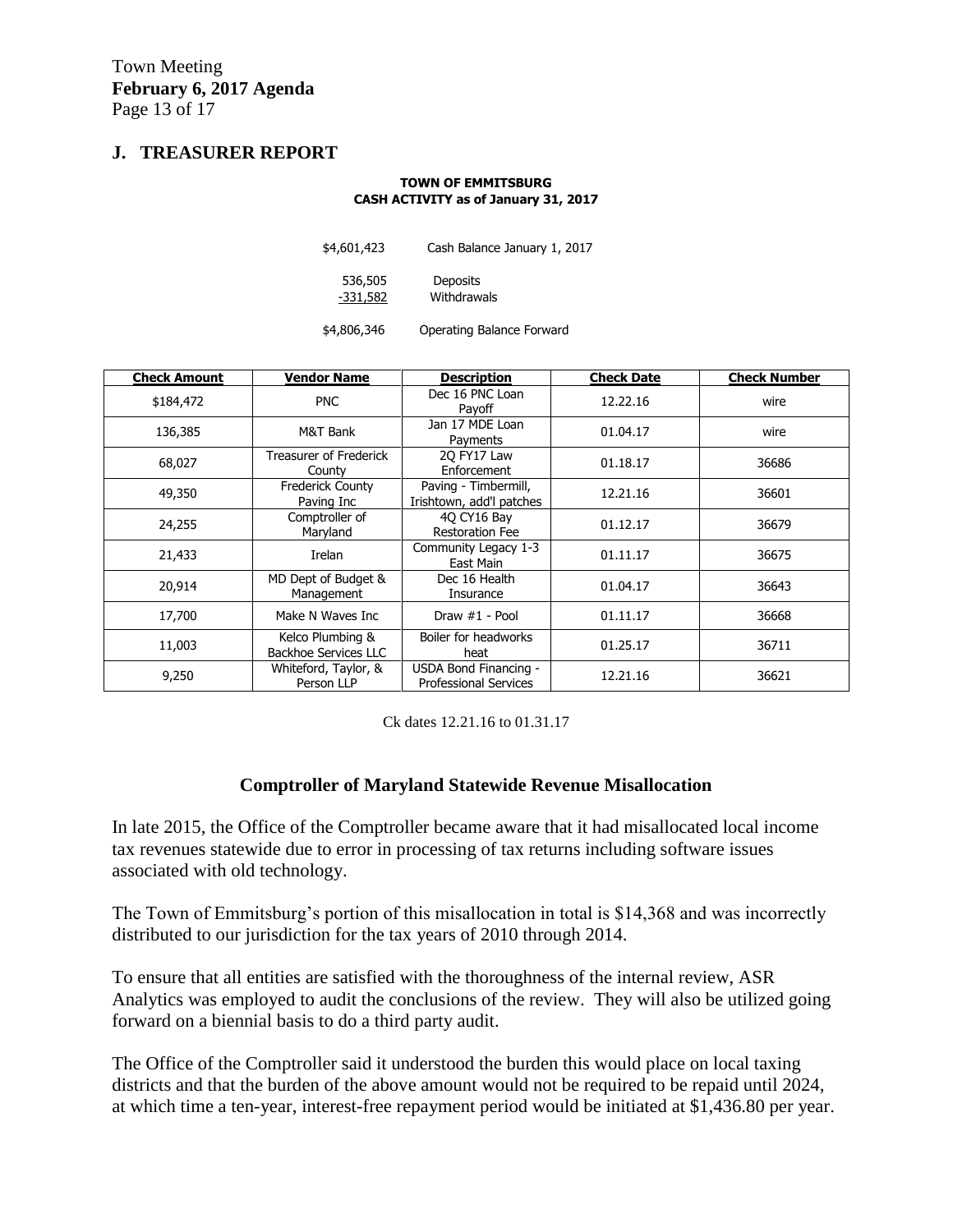Town Meeting **February 6, 2017 Agenda**  Page 14 of 17

**K. PLANNING COMMISSION REPORT:** Presentation at the meeting.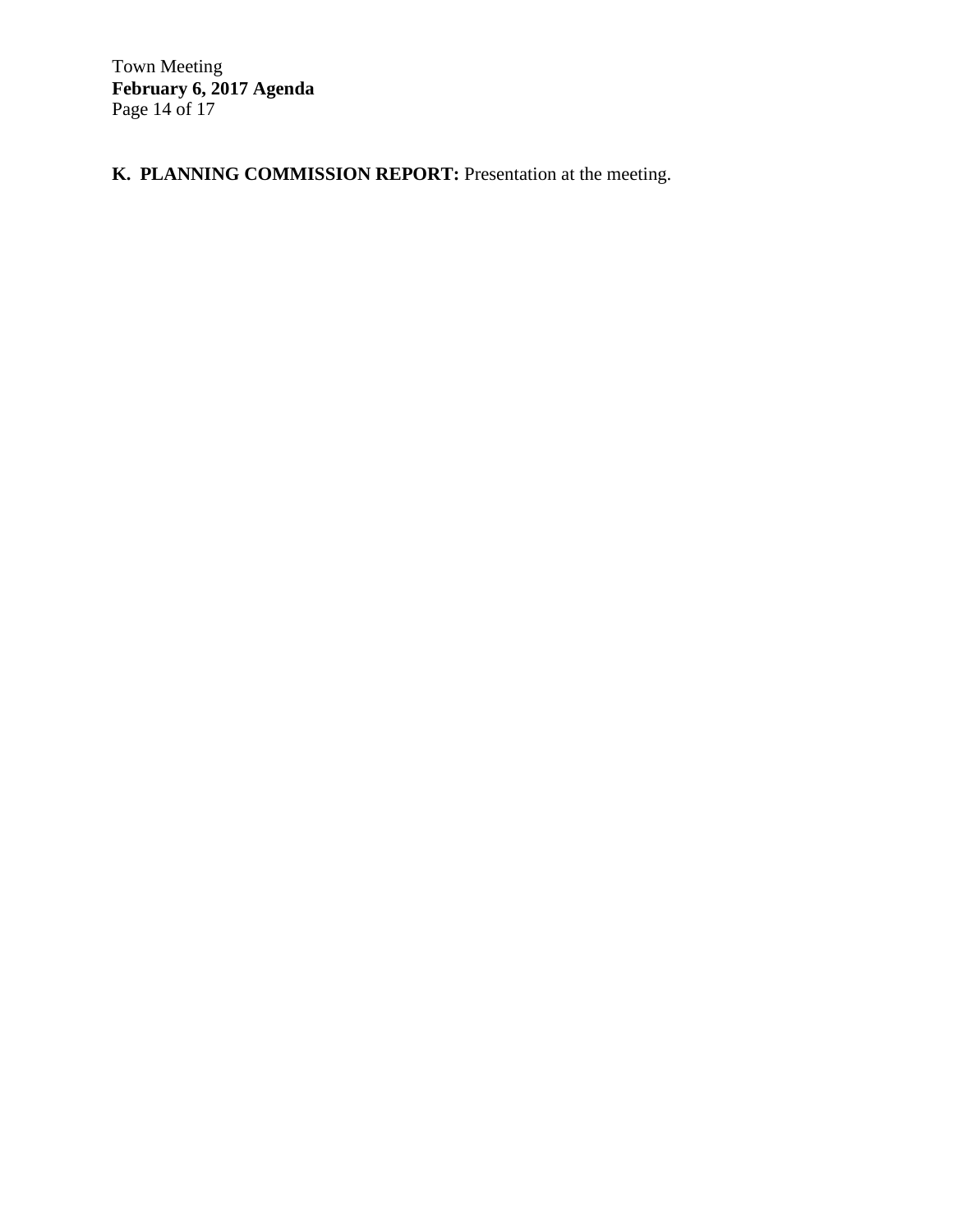Town Meeting **February 6, 2017 Agenda**  Page 15 of 17

# **L. AGENDA ITEMS:**

**i. Audit presentation and budget process presentation**: Presentation at meeting by Michelle Mills.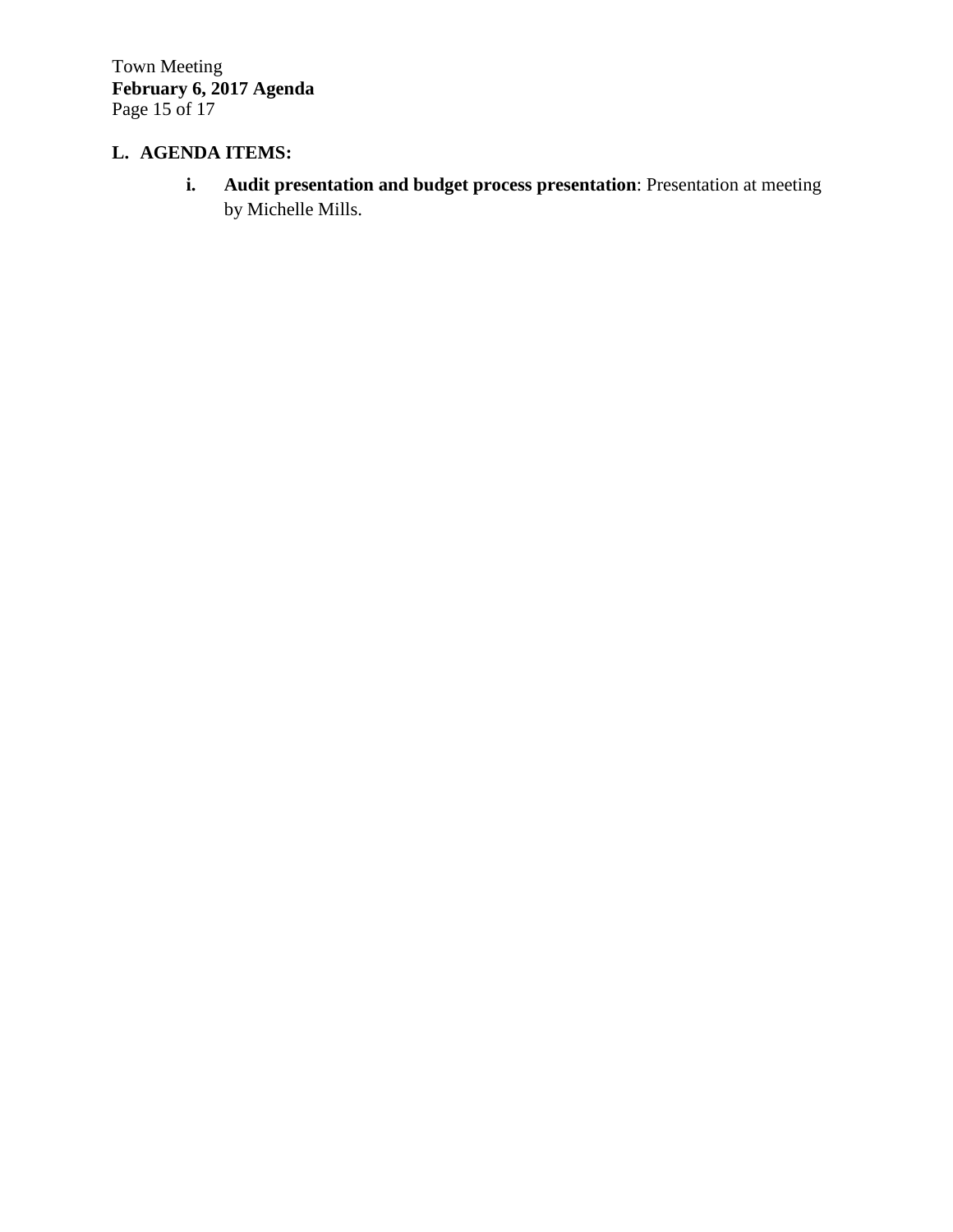Town Meeting **February 6, 2017 Agenda**  Page 16 of 17

# **AGENDA ITEMS CONTINUED:**

**ii. New technology for Rainbow Lake and Water Plant related to LG Sonic:**  Presentation by staff and Kershner Environmental Technologies LLC